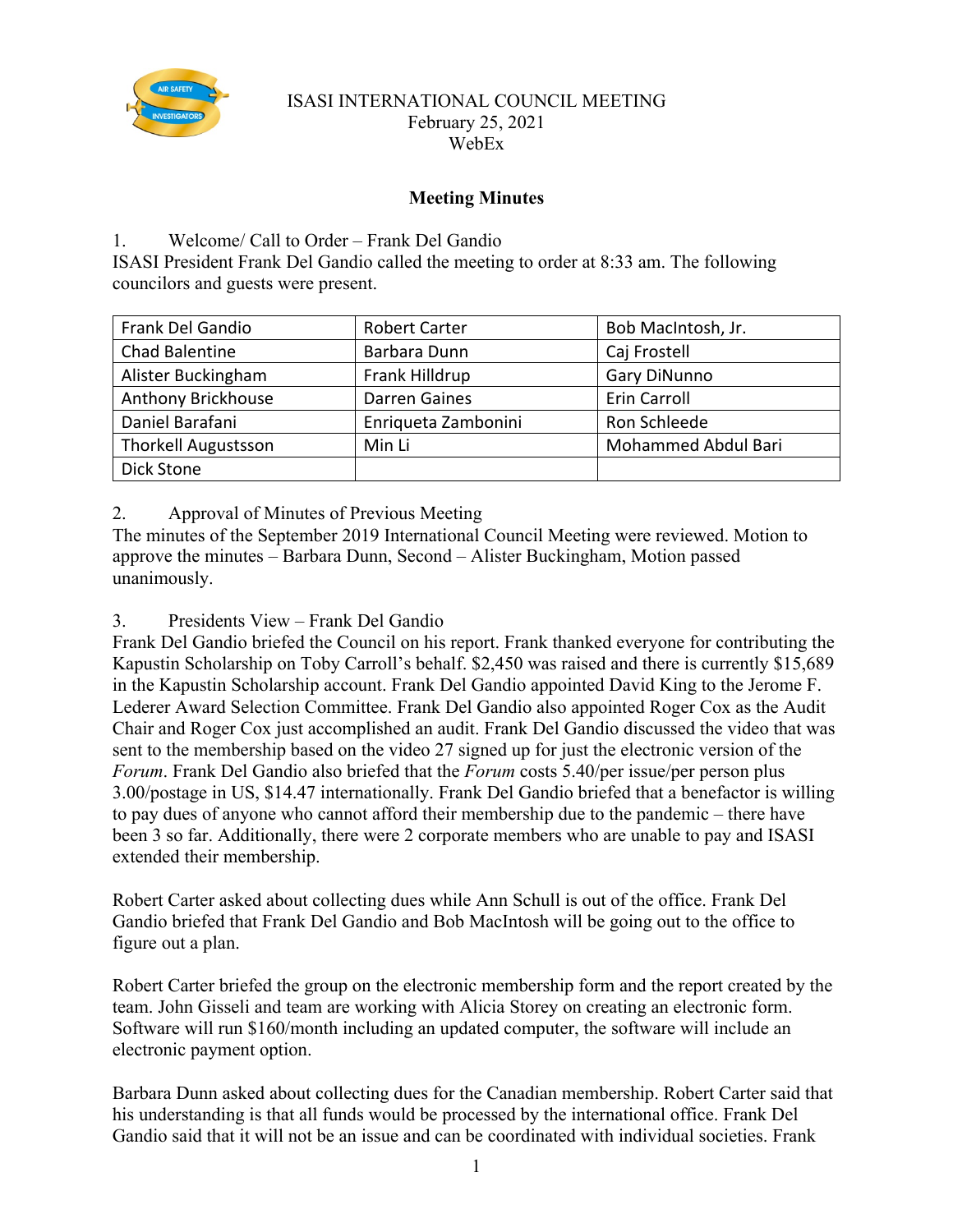Del Gandio briefed the issues that we have seen with credit cards. Barbara Dunn further asked about having visibility to members who have not paid their dues. Frank Del Gandio expects that societies will have access to reports. Based on a question from Barbara Dunn, Alicia Storey briefed that all electronic payments will be done in US Dollars.

# 4. Financial Report – Bob MacIntosh, Jr

Bob MacIntosh briefed his financial report and how difficult 2020 was financially to the association. Income was down about 40% as to what it was the year prior. Leadership is working to reduce costs. There was an \$80000 loss for 2020. Bob MacIntosh has developed and briefed a budget projection for 2021.

Motion to accept 2021 Budget Projection – Barbara Dunn, Seconded – Caj Frostell, Motion passed unanimously.

Bob MacIntosh mentioned that we need to reinvigorate the society and understand the value of membership. Bob MacIntosh will monitor the budget monthly.

Robert Carter asked about income for the virtual seminar. Bob MacIntosh discussed that we are very hopeful for a successful seminar.

5. Membership Report – Robert Carter

Robert Carter briefed that ISASI has 1072 individual members and 124 non-paying. Robert Carter expects to have a better idea on the effect of the pandemic next year. Robert Carter is working to strengthen and improve the membership process. Frank Hildrup asked who is on the membership committee. Frank Hildrup volunteered to serve on the membership committee.

Frank Del Gandio thanked Robert Carter for taking over as the membership chair.

6. Report of the ISASI Forum Editor – Gary DiNunno

Gary DiNunno briefed that the January-March issue has been posted electronically and work is ongoing to get the hard copies mailed out. Gary DiNunno is working on the April-June issue with four features.

7. Vice President's Report – Robert Carter Robert Carter thanked the membership for being elected.

8. Secretary's Report – Chad Balentine Nothing to report.

9. Executive Advisor's Report – Dick Stone Dick Stone mentioned that it was good to see everyone.

10. Website review – Frank Del Gandio Nothing to report

- 11. Seminars Barbara Dunn
	- a. 2021 Virtual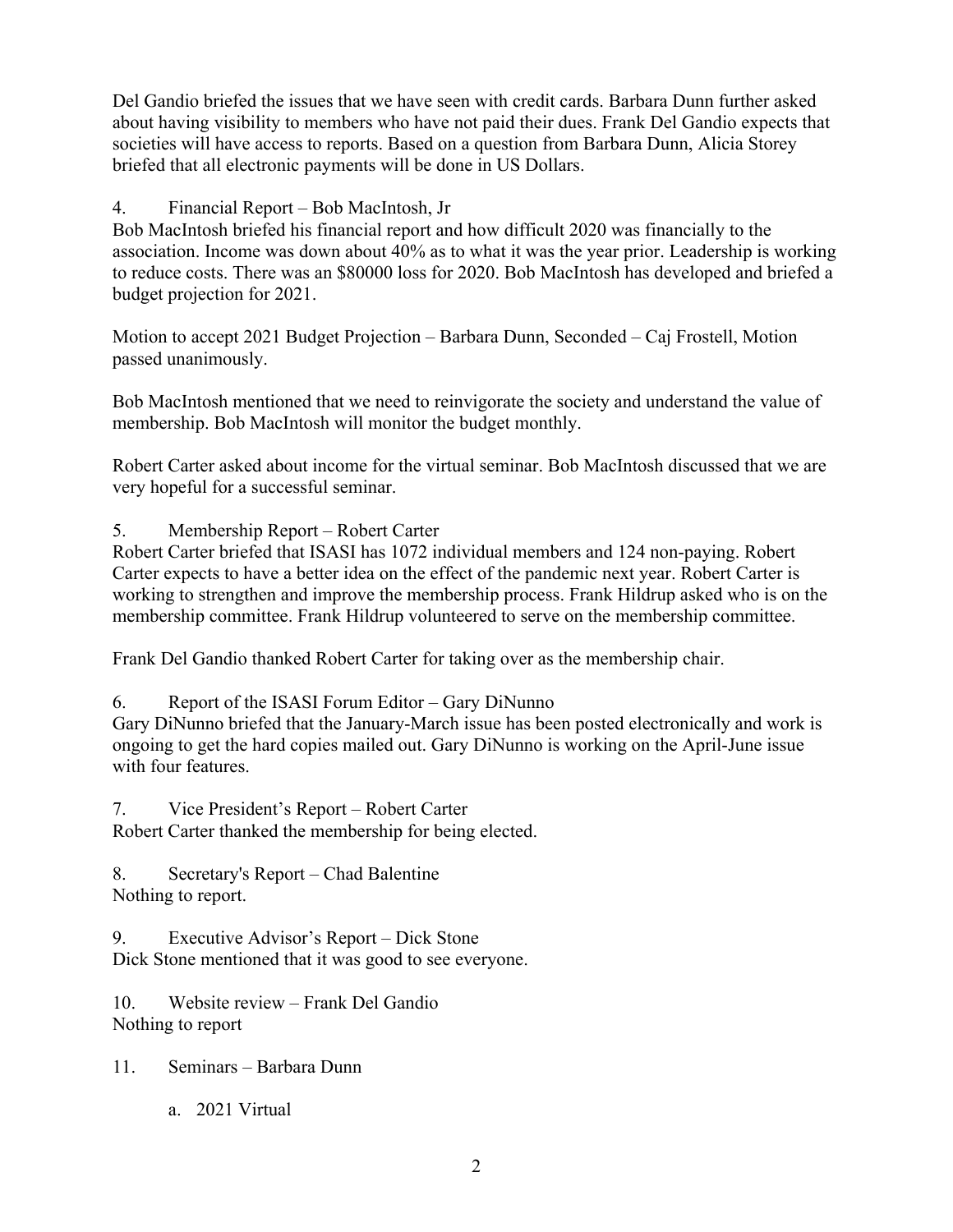Barbara Dunn briefed the 2021 Virtual Seminar. The theme is "Moving Forward and Staying Safe". It will be held August 31-September 3, 2021. Decision to move to a virtual seminar was not taken lightly. The group felt it was the best decision. They need everyone's support for the virtual seminar. No tutorials this year so the planning committee can focus on the seminar. Each day will be focused on a specific time zone. New call for paper – March  $20<sup>th</sup>$  deadline. Barbara Dunn discussed the fees - \$89 USD members/\$99 USD non-members. Hoping for 500+ attendees. ICAO will be offering Annex 13 at a reduced rate for attendees. Air Canada is a Platinum Sponsor. The Transportation Safety Board of Canada is paying for the virtual webex software; Gulfstream is Bronze and there are 3 exhibitors – ERAU, SCSI, Plane Sciences – booth prices are \$875. Exhibitors will be allowed to give short presentation to the attendees.

Darren Gaines asked about speaker fees. Barbara Dunn said that speakers pay.

Anthony Brickhouse asked about student rate. Same

Ron Schleede briefed his challenges with getting sponsors for the virtual seminar.

Mohammed Abdul Bari discussed the success of their virtual seminar was based on marketing as much as possible in advance of the seminar.

Frank Del Gandio shared how important it is to stay in contact with the membership and to also promote the seminar.

b. 2022 Brisbane

Paul Mayes briefed September 2022 Brisbane. It will be a normal format for the seminar and Paul Mayes described the city of Brisbane.

c. 2023 US Society – *Proposal USSASI* is looking at putting in a proposal for Nashville.

- 12. Reports of National Societies/Councilors:
	- a. *AsiaSASI –* Min Li

Min Li briefed that last year the society had a virtual meeting in October 2020. For this year they are planning election in July-August. They are hoping AsiaSASI workshop this year.

b. *ASASI* 

Frank Del Gandio briefed the submitted report.

*c. CSASI –* Barbara Dunn

Barbara Dunn briefed that the society has 99 members, 23 are life members, 8 are corporate, and 14 are past due. They will be holding Canadian society election this Spring.

d. *ESASI –* Thorkell Augustsson

Thorkell Augustsson briefed that they postponed in July in Budapest or virtual. They held a meeting in December 2019. *ESASI* has 170 members and 40 corporate members. They published three newsletters. In a recent committee meeting they have decided to start a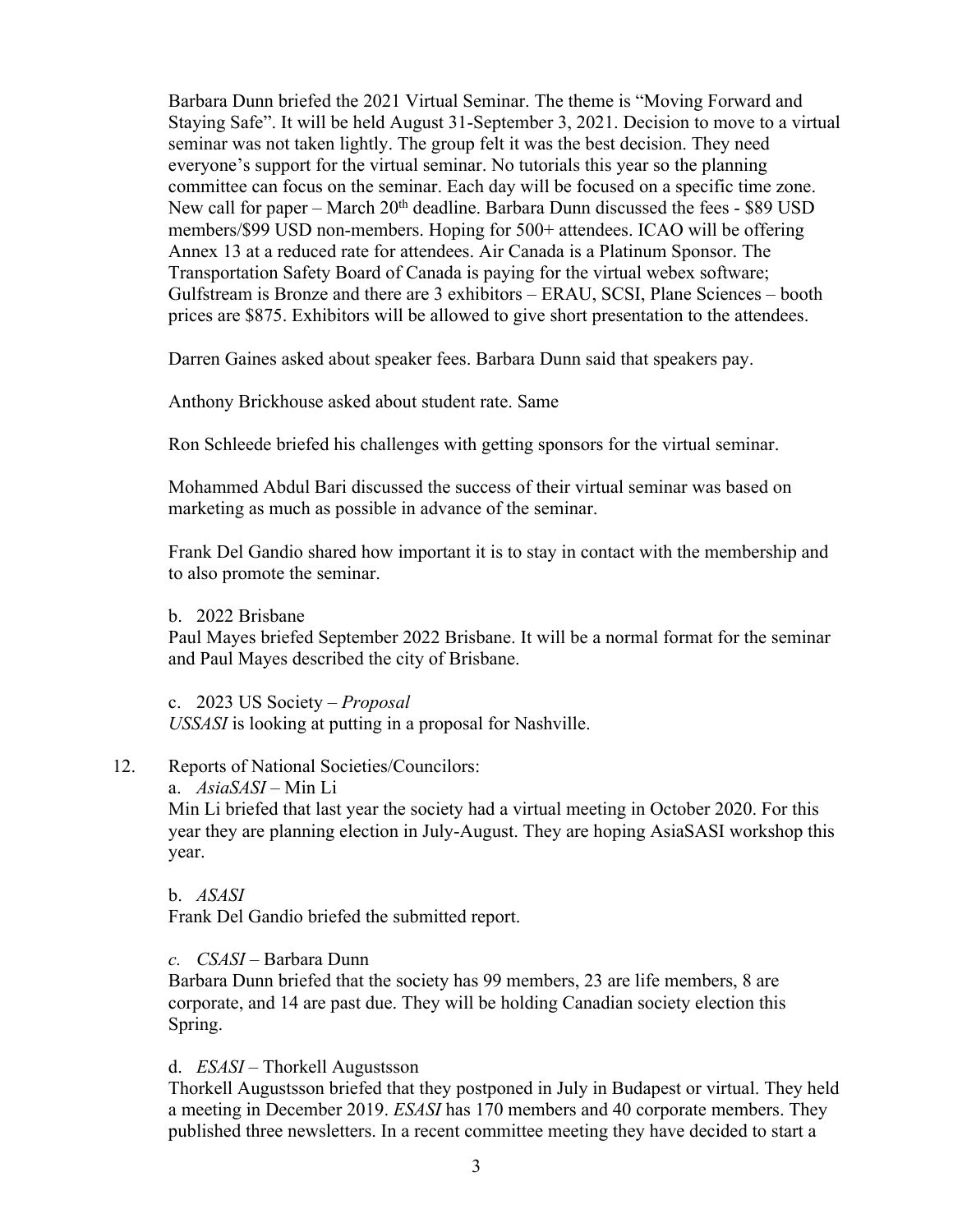new product an open webinar – which will focus on insurance part of investigations in March 2021. They have 25,000 pounds in the bank and have already paid 15,000 USD to Hungary for next seminar. The goal is to have one year of expenses in the bank.

Bob MacIntosh discussed and highlighted the work being done by the societies, including the upcoming regional seminar in Budapest.

Robert Carter mentioned that the best way to watch the webinar is to go to the *ESASI* website. Caj Frostell discussed how the webinar can be recorded and then promoted amongst the societies. Thorkell Augustsson said that it is a good idea to record it and share it with other societies, he'll share the comment with the planning committee.

e. *KSASI* –

No report submitted.

### f. *LASASI* – Daniel Barafani/ Enriqueta Zambonini

Daniel Barafani provided a slide deck for their briefing. LASASI held two virtual regional meetings. They are working to grow new membership with 35 total members. They developed a new website and conducted a webinar on accident investigation process with more than 70 in attendance. They held their first election in December 2020.

For 2021, they are expecting to hold two virtual meetings and a webinar. They are working for a wider dissemination campaign to gain new members both individual and corporate.

Enriqueta Zambonini agreed with the rest of the conversations with respect to challenges with credit card payments and supports moving to electronic membership form with electronic payment.

#### g. *MENASASI –* Mohammed Abdul Bari

Mohammed Abdul Bari provided a slide deck report. They have conducted three virtual board meetings along with a two-day webinar – which included a workshop and webinar. They are also working on developing a new website. Mohammed Abdul Bari shared statistics from who attend their webinar.

#### h. *NZSASI* – Alister Buckingham

Alister Buckingham briefed that the regional seminar is planned in June and is hoping for restrictions to ease. The plan is to run the seminar in the Gold Coast.

## i. *PakistanSASI* – Naseem Ahmed

Nothing to report

## j. *USSASI* – Anthony Brickhouse

Anthony Brickhouse briefed the loss of the pillars within ISASI - Toby Carroll, Marty Martinez, and Bob Mathews and how much they will be missed. They are planning a Zoom meeting amongst chapter presidents. Planning to communicate with membership and a potential virtual society.

k. *International Councilor –* Caj Frostell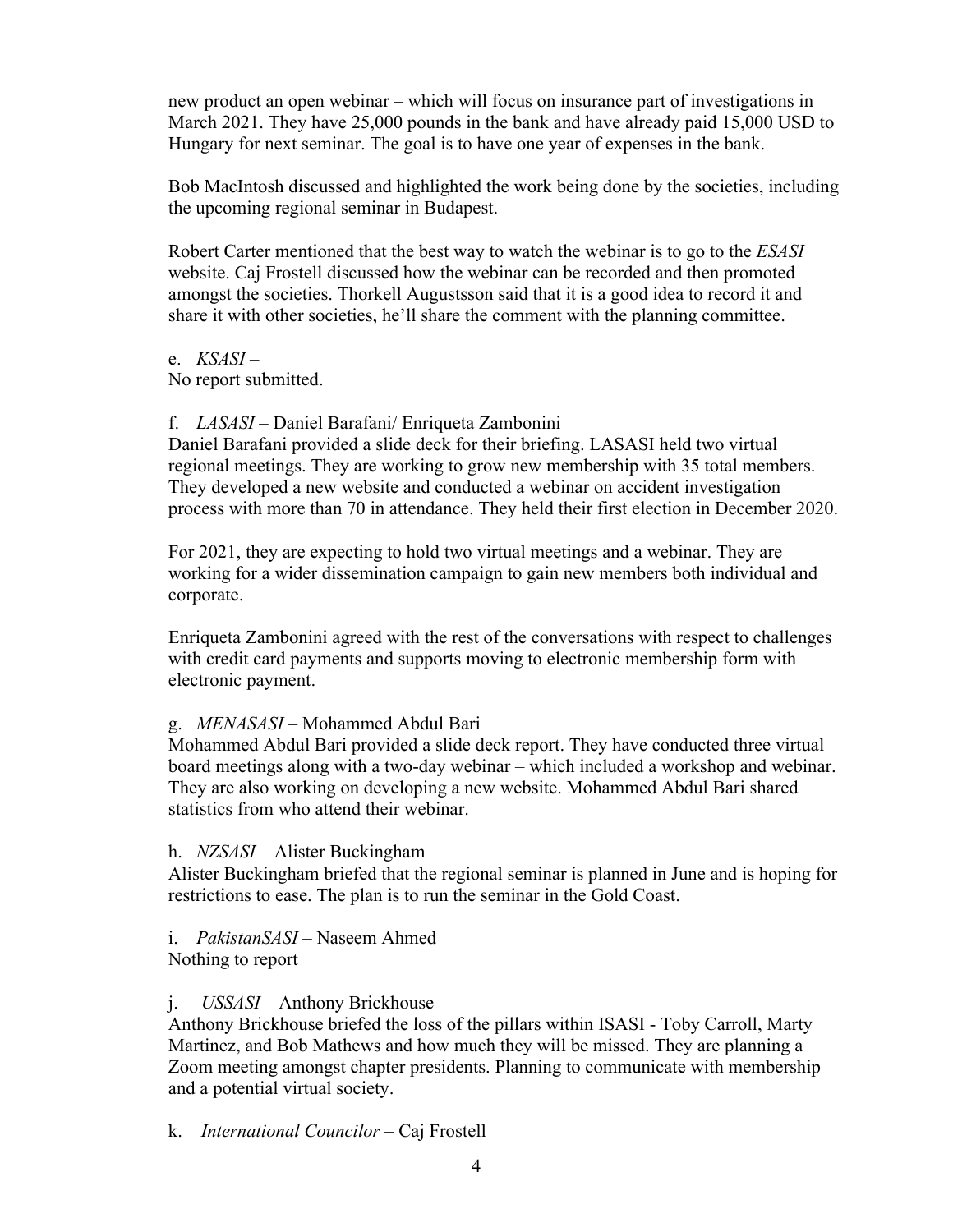Caj Frostell briefed that he is in continued communication with Africa and Asia in his role as the International Councilor

13. Rudy Kapustin Scholarship – Chad Balentine

Chad Balentine briefed that the selection committee is collecting applications for the 2021 Kapustin Scholarship and the applicants for 2020 were rolled over to 2021. Based on the virtual seminar, the selection committee has decided to allow recipients to use the remaining funds to attend the 2022 seminar.

Chad Balentine briefed that based on the Council meeting in The Hague, Chad Balentine, Anthony Brickhouse, and Barbara Dunn met and made the following changes:

- For the Kapustin Scholarship, qualifications were changes to not allow applications from individuals who are employed full time in the aviation industry.
- Anthony Brickhouse will be an audit of all student members each year to verify their status and qualification for student membership.
- 14. Reports of the ISASI Committees
- 15. Reports of the Working Groups Corporate Affairs – Erin Carroll Erin Carroll briefed that we have 23 corporate members in the arrears, which is actual better than in most years.

Cabin Safety – Barbara Dunn

Barbara Dunn briefed that the Cabin Safety WG continues to work with ICAO's Cabin Safety Group and has been updating the Cabin Accident Manual to include a chapter on Survival Factors reports. The ICAO Cabin Safety Group has been updating the Cabin Accident Manual to include a chapter on Survival Factors reports.

- 16. ISASI Coordinator of Student Outreach & Mentoring Report Anthony Brickhouse
- 17. Old Business
- 18. New Business

By Law Changes

5.6 Minutes will made available on the website within 30 days of the minutes being approved.

Frank Del Gandio briefed the proposal.

Motion to approve proposal – Robert Carter, Seconded – Mohammed Abdul Bari, Motion passed.

*5.6 Availability of Minutes Minutes of the International Council meetings shall be retained by the ISASI office and available to all members on the ISASI website within 30 days of the motion to adopt the minutes.*

#### 3.2.1 Life Member